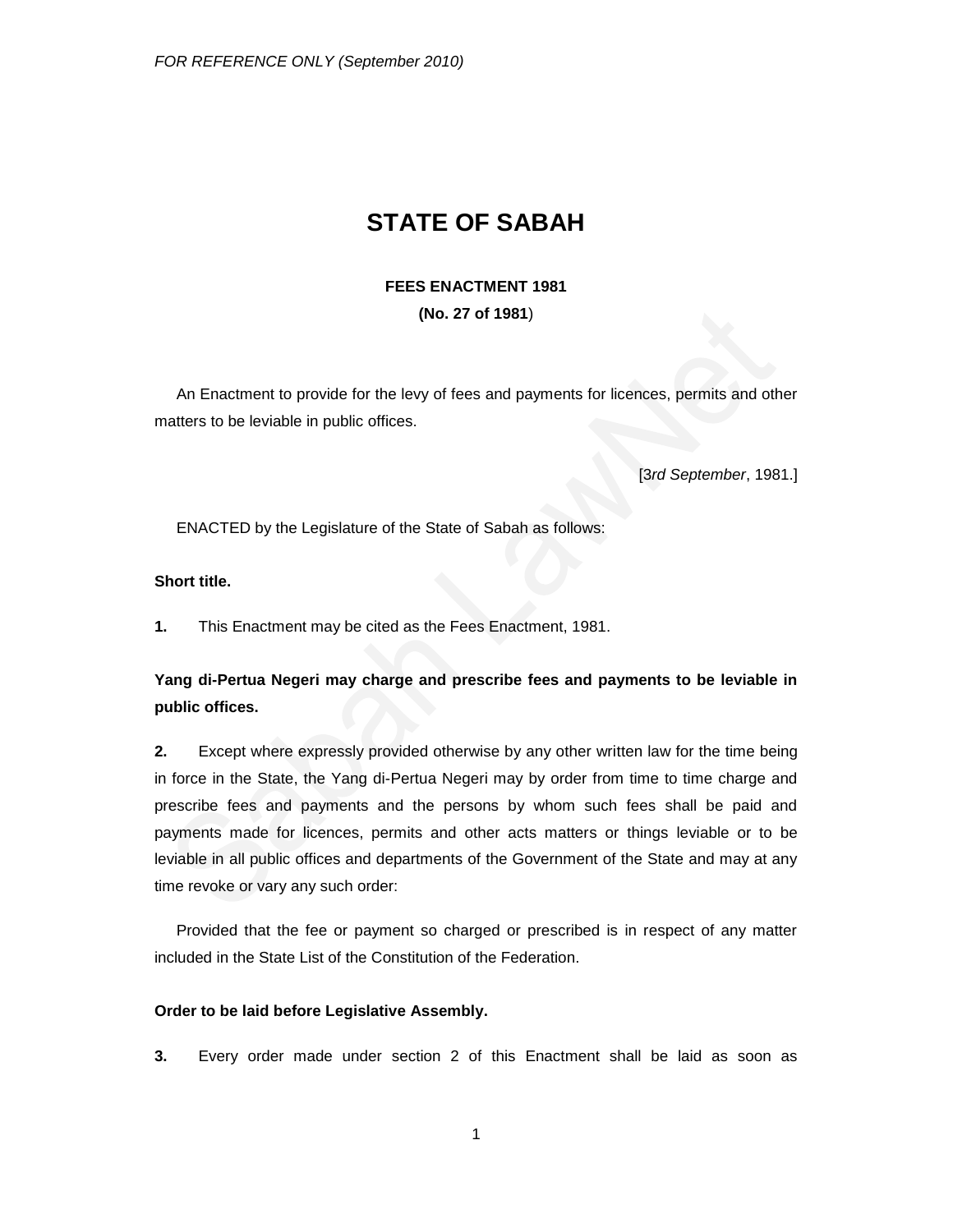conveniently possible on the table of the Legislative Assembly and shall be published in the *Gazette*, and shall have effect from the date of such publication:

Provided that such order may be revoked or amended in whole or in part by resolution of the Legislative Assembly passed within three months of the date on which such order was laid on the table thereof and shall thereupon cease to have effect or have effect as so amended but without prejudice to the validity of any thing previously done thereunder.

#### **Officers may decline to act till payment.**

**4.** The public office or department required to do anything for which a fee or payment is chargeable or prescribed under this Enactment or under any other written law in force relating to any matter included in the State List may decline to do that thing until the fee is paid or the payment is made.

#### **Fees etc., recoverable by summary procedure**.

**5.** (1) All fees and payments charged or prescribed under the provisions of this Enactment shall be recoverable by summary procedure before a Court of competent jurisdiction on complaint by or on behalf of the officer to whom the fee ought to have been paid or the payment ought to have been made.

(2) A certificate by such officer that the fee has not been paid or that the payment has not been made shall be sufficient proof of the facts stated therein until the contrary be proved.

#### **Yang di-Pertua Negeri may declare fees or payments to be payable in stamps.**

**6.** The Yang di-Pertua Negeri may by order declare that all or any fees or payments charged or prescribed under this Enactment shall be payable by means of stamps under the law in force for collection of stamp duties.

#### **Yang di-Pertua Negeri may declare fees or payments to be payable in money.**

**7.** The Yang di-Pertua Negeri may by order declare that all or any fees or payments in any of the public offices and departments of the State now or by any order made under